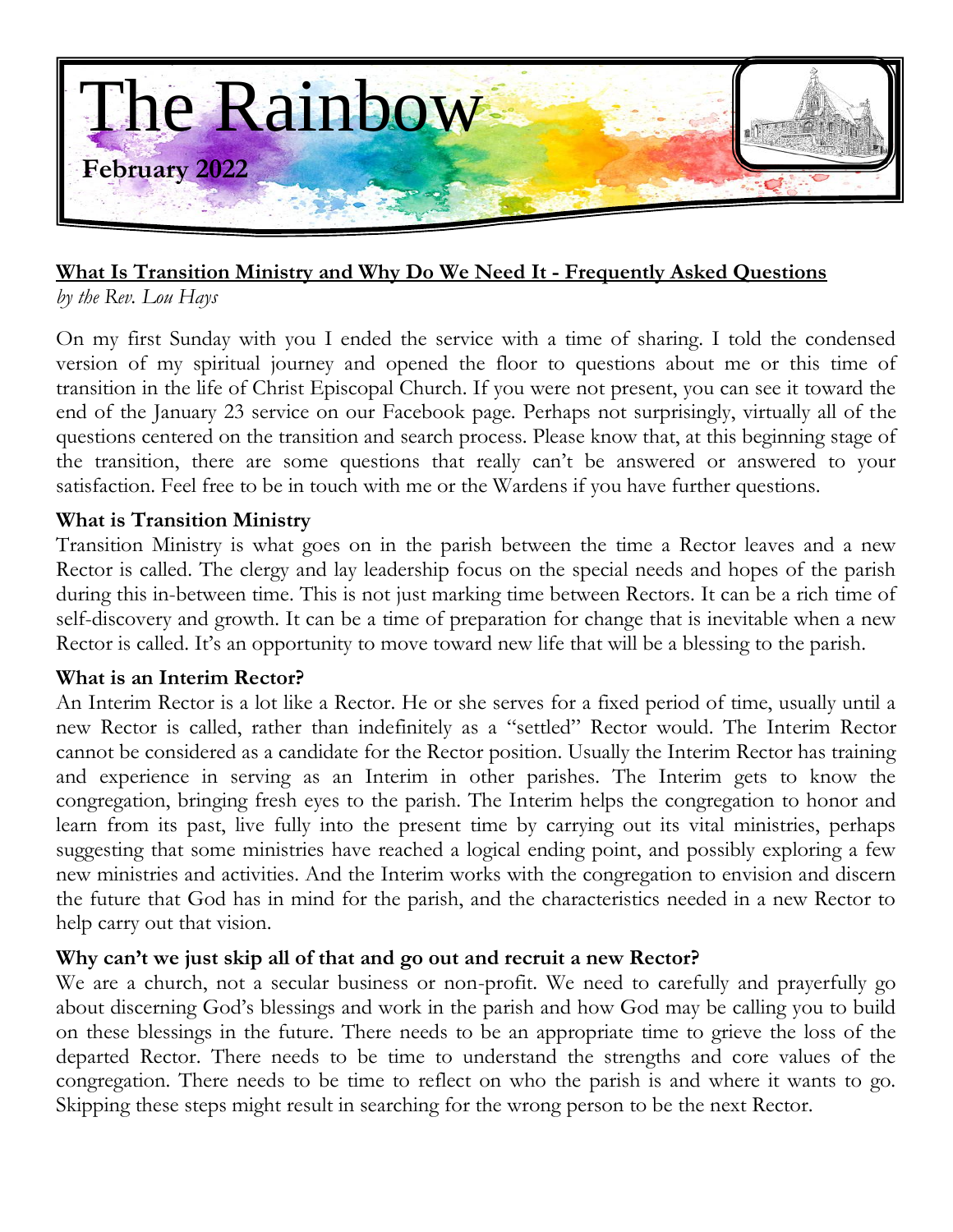#### **Can't the Bishop just send us the right person, as he sent us Chad 8 ½ years ago?**

Miracles do happen. Chad was the right person at the right time, thanks be to God. At the moment, there aren't any Chads out there. To the best of my knowledge, the Diocese doesn't have anyone about to graduate from seminary or a comparable formation program, or about to be ordained.

#### **How long is this all going to take? I've heard that in the past it took two years.**

I pray that it will take a lot less than two years. At this point there is no honest answer to this question. It will take as long as it needs but no longer. It will unfold in the fullness of time, in God's time. I pray that it will take less than a year.

#### **What are some of the steps and when are we getting started?**

We have already started! I'm here as your Interim and have chaired my first Vestry meeting. The Vestry has appointed the Rector Search Committee, and our first session should have been held by the time you are reading this. The Wardens and I, along with the Search Committee, will decide on some of the steps that we will go through to discover the core values, strengths and aspirations of the parish, all steeped in prayer and discernment. The Bishop's office will be involved.

A parish profile will be developed. A profile contains basically three types of information and serves at least two purposes. Much of the profile will contain information about Christ Episcopal Church, such as its history, demographics, ministries and finances. It will also contain information about the local community and its demographics, history, and cultural, educational and recreational resources. And importantly it contains aspirational material – hopes and dreams of the parish for the future and the characteristics of the person we pray will be the person that God is calling to help make that vision a reality. The profile presents the story of the parish in an appealing, convincing yet realistic way, essentially "selling" the position to prospective applicants and candidates. And the profile also reminds or informs the congregation of the strengths and aspirations of the church.

#### **What's the "job market" for priests or graduating seminarians like? Are people available, and are positions available for them?**

There's good news and there's bad news. Many people, male and female, young and old will graduate this spring from Episcopal seminaries, from Anglican-tracks at non-Episcopal seminaries like Duke, and from various Diocesan in-house formation programs. Some of those people already have jobs for post-graduation and some will be placed by their Bishops and not allowed to leave their Diocese upon graduation. At the moment, it seems as though most graduates of mainline seminaries are able to find priestly calls. There are also clergy already serving in a parish or other priestly position who are contemplating a search or already engaged in a search who might be interested in coming to Bluefield. The bad news is that there is probably a shortage of priests, with more clergy retiring than are being ordained. And this is exacerbated by the unwillingness or inability of many clergy to move because of a spouse's employment or children's school situation. As in all things, we will trust in God's love and expect the right person to be found and called at the end of the process.

#### **How will we know what's happening?**

The Vestry, Search Committee and I are committed to keeping the congregation informed as much as possible. There will be certain activities that are vitally important for as many parishioners as possible to participate in to get the fullest and most accurate results. Those events and/or activities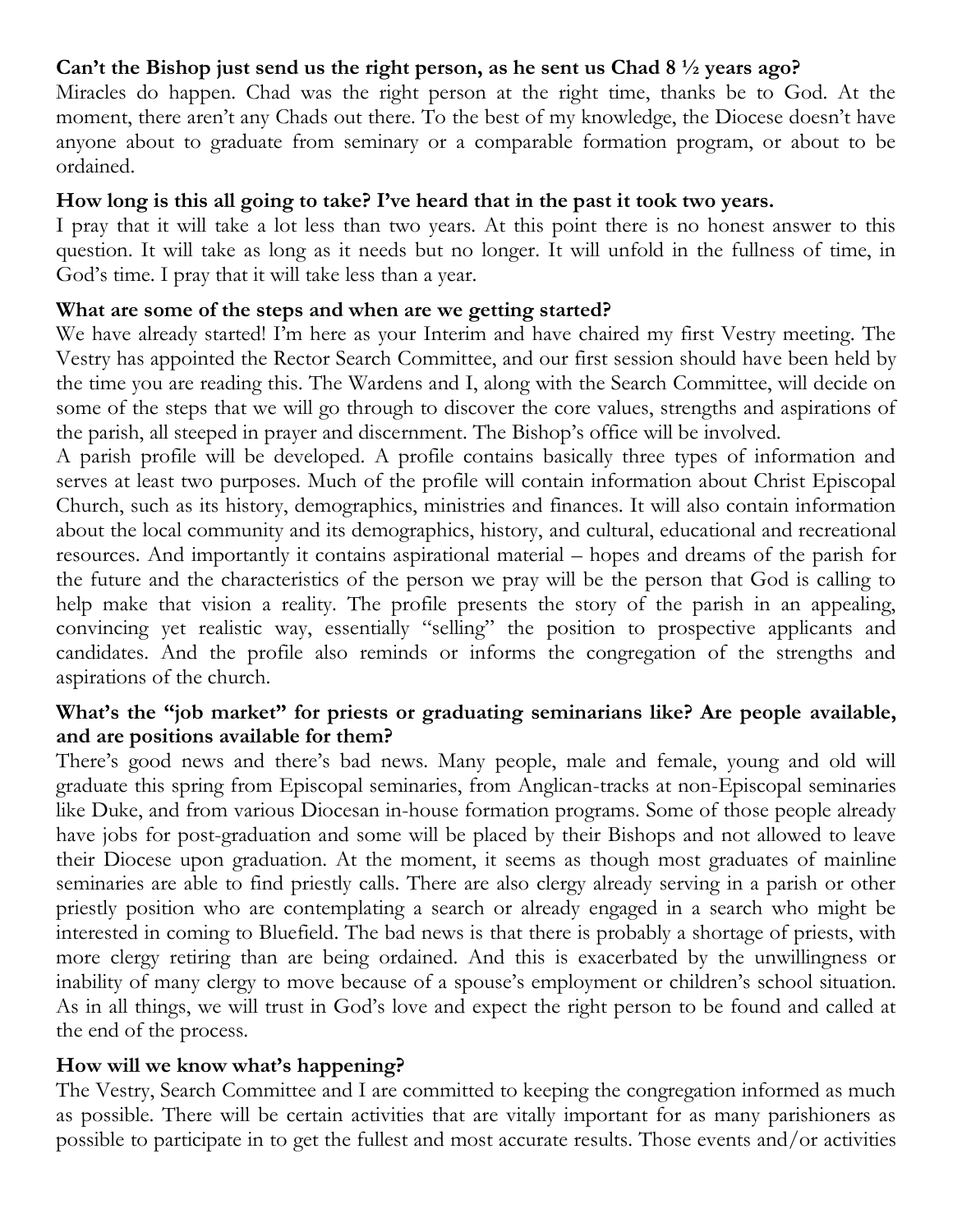will be publicized as widely as possible. As schedules are developed and approved, they will be shared. Certain activities of the Search Committee will have to remain confidential, even from their spouses or partners, particularly when it comes time for receiving and evaluating applicants and then candidates.

#### **I know the perfect person to be our next Rector. Can I submit his or her name?**

Not yet. Once the parish profile is completed, parishioners may submit names for consideration if they believe the person is consistent with the characteristics spelled out in the profile.

# **Last question. How will our position be advertised?**

There are several avenues for publicizing the position. A primary way will be the Office of Transition Ministry of the Episcopal Church. This office posts position openings in its data base, which can be accessed by clergy or seminarians around the country. There is also a group of Diocesan Transition Officers (Bishops' staff who specialize in working with clergy and parishes in transition) who share position openings on their website and who meet periodically to try to match clergy and parishes who are in the search process. There is also a daily email from the Episcopal News service that includes new position openings from around the country.

# **News about the Consecration of our Bishop Coadjutor**

The Rev. Matthew Cowden will be ordained and consecrated Bishop on Saturday, March 12, at 11 a.m. at the chapel of West Virginia Wesleyan College in Buckhannon. Matthew will serve as Bishop Coadjutor until the scheduled retirement of Bishop Klusmeyer, at which time Matthew will become our Diocesan Bishop. This will be a wonderful celebration for our Diocese, and an opportunity for Christ Episcopal Church to participate along with all parishes of the Diocese.

The Transition Committee wants every parish to participate in the liturgy in some way. As of now, no one for our parish has volunteered to serve. The Committee is looking for someone from each parish to carry in procession their parish's banner, and also to serve as ushers, acolytes, choir members and other functions. Please consider participating. You may see the various opportunities and register for one of them at<https://forms.gle/FvEbQUbETMqRpyqx8>

There will also be an opportunity to be in the congregation for the service. The chapel was chosen because it could, in pre-Covid days, accommodate everyone who might want to attend from throughout the state. Because of Covid, attendance may be limited. To register, please see the consecration invitation elsewhere in this issue. If you are unable to attend in person, the service will be livestreamed on the Diocesan Facebook page.



# **Minutes-Vestry Meeting-January 19, 2022**

Present: Susanne Pulse, Mary Catherine Williams, Peter Richardson, Peter Taylor, Linda Ammar, Elizabeth Clement, David Kersey Absent: Betty Nash Vic Bowman Also present: Frank Dragatto, treasurer and Rev. Lou Hays, Interim Rector

The meeting was opened by Rev. Hays and the presence of a quorum declared.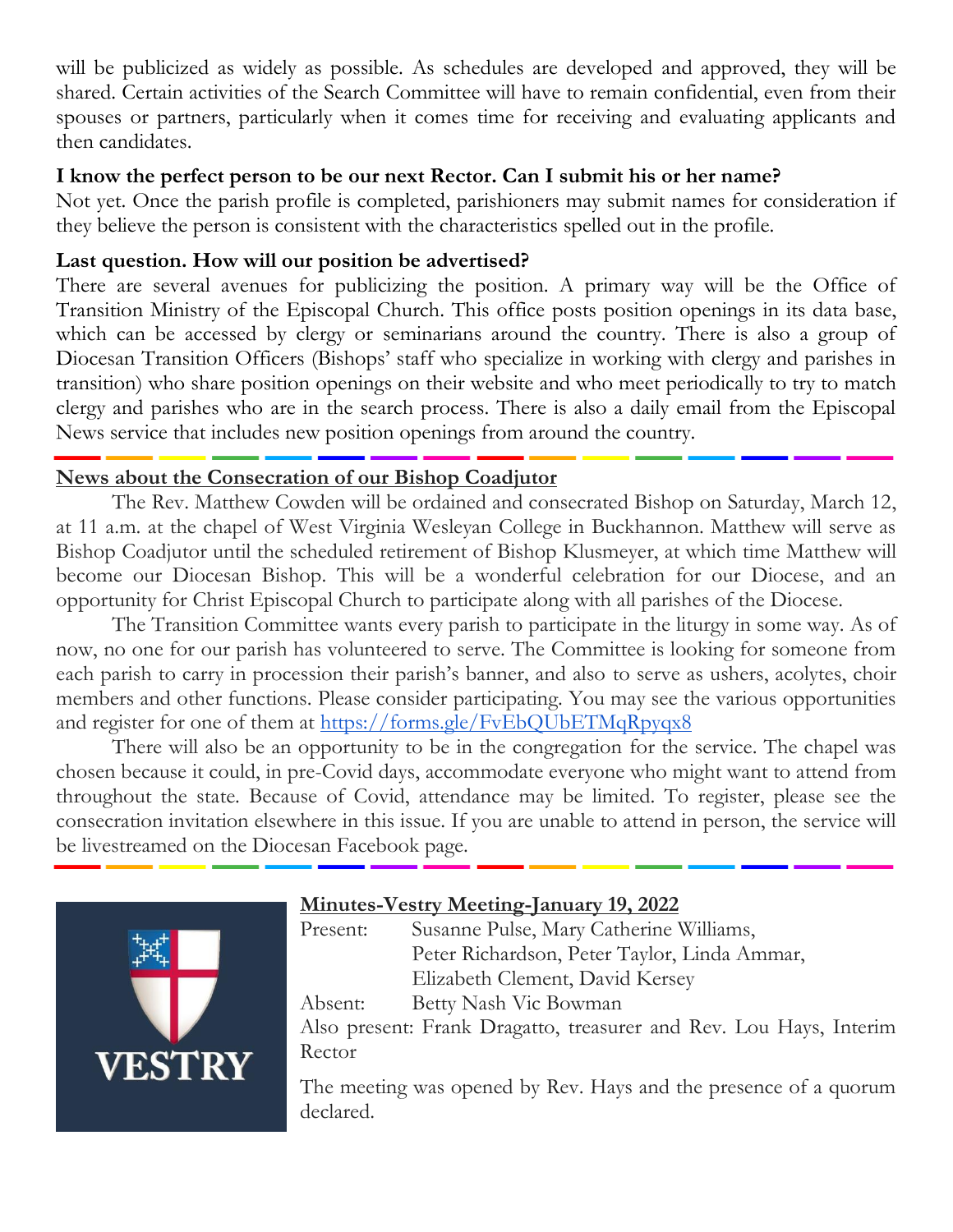Linda Ammar read Genesis 12:1-9 and Rev. Hays reflected on the similarities faced by Abram and our church-both being put on a journey, not necessarily expected, but both in response to God's plan. Like Abram, we should trust in the Lord.

Then, the Vestry and Rev. Hays read the Collect for Wulfstan of Worcester.

The Vestry then held an election of officers. David Kersey was nominated as Senior Warden; Peter Richardson was nominated as Junior Warden; and, Susanne Pulse was nominated as Registrar. Upon motion of Linda Ammar and second of Mary Catherine Williams, the candidates were unanimously elected. Rev. Hays then commissioned the Vestry and Wardens and all recited the Oath of Fidelity.

Susanne Pulse was appointed Chair of the Communications Commission. The other Commission that needs a chair is Worship, which will be in charge of scheduling readers, acolytes and videographer for all church services. No one volunteered for that role and it was decided to locate the existing schedule first, before someone agrees to take on that responsibility.

The next order of business was to elect a search committee. Church members who had agreed to serve are: Teresa Paine, Bill Denny, Becky Beckett, David Hardin, Susanne Pulse, Mary Catherine Williams, and Stan Kiser. Upon motion of Peter Taylor and second of Elizabeth Clement, those members were unanimously elected to serve as the Search Committee.

The minutes of the Vestry meetings held on December 8 and 15 were reviewed and upon motion of Peter Taylor and second of Linda Ammar, were unanimously approved.

Frank Dragatto presented the treasurer's report. The balance sheet and income/expense statements were presented and noted to be the same as presented at the annual meeting. Upon motion of Mary Catherine Williams and second of Susanne Pulse, the report was unanimously approved. It was then discussed about an "accounts payable" list being included in the monthly reports, which would be a list of any due but unpaid bills of the church.

Frank then tendered his resignation as treasurer, noting that he had held that position for 7 years. Upon motion of Linda Ammar and second of Elizabeth Clement, the Vestry unanimously accepted the resignation with regret and a sincere expression of gratitude for all of Frank's hard work over the past 7 years.

Don Kersey had previously volunteered to take on the treasurer's role and upon Motion of Susanne Pulse and second of Mary Catherine Williams, Don Kersey was unanimously appointed as the new treasurer.

David Kersey presented the Senior Warden's report. On Tuesday, January 18, 2022, the church held a service to commemorate the end of Father Chad Slater's ministry as Rector of Christ Episcopal Church-Bluefield. After weeks of discussion and meetings with Rev. Hays and with the prior authority extended by the Vestry, David Kersey and Rev. Hays executed a written agreement, approved by the Bishop, appointing Rev. Hays as Interim Rector of Christ Episcopal Church-Bluefield. Questions had been raised about the Columbarium funds of approximately \$25,000 not being held in an interest bearing account. That Commission has not met in over 2 years, and there are other outstanding issues. The Senior Warden reported that he was gathering information from the office and will be scheduling a Columbarium Commission meeting to address outstanding issues.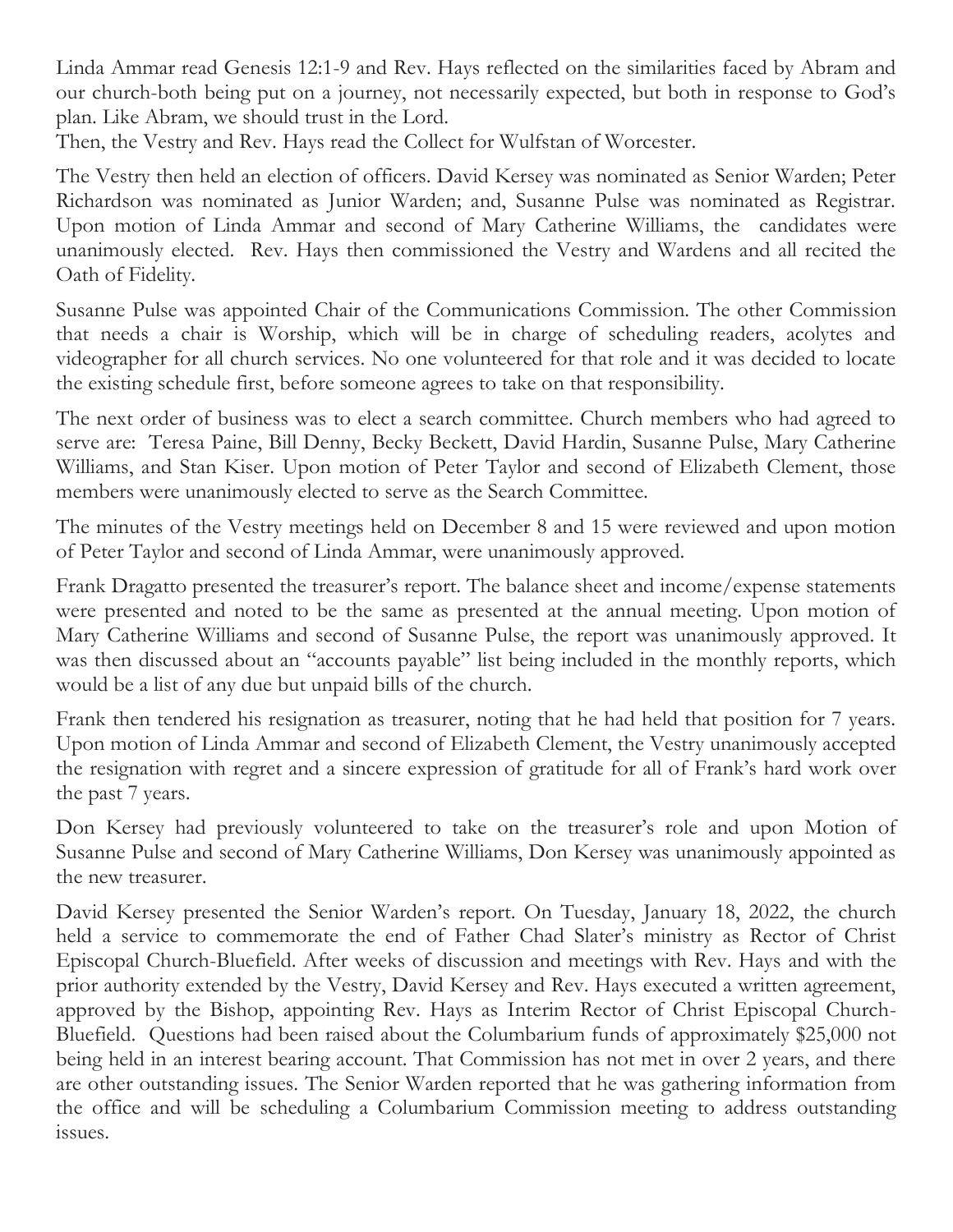Peter Richardson gave the Junior Warden's report. The church has received a quote of \$1,137 for Wallace Electric to install 5 electrical outlets in the church, to power the air purifiers located along the walls. After discussion, upon motion of Peter Taylor and second of Elizabeth Clement, the Vestry unanimously agreed to accept the quote and authorized Peter to engage Wallace to do the work. Peter then advised that once he is in possession of the necessary information from the church office, he will submit the reimbursement request to the Building Endowment Fund, for 2021 maintenance expenses.

Commission Reports: Education Commission-Elizabeth Clement described some of the past work of the commission and then requested guidance from Rev. Hays for moving forward with new programs. It was agreed that we need to completely understand the diocesan Covid guidelines in order to make plans.

Outreach Commission-Peter Taylor reported that the church picked up additional donated food from Grants Supermarkets, the remainder of the 20 days of giving program. Food Pantry will be held tomorrow, January 20 and 50 to 60 bags of food and kerosene vouchers are expected to be distributed. Art Meade has offered to write a grant for the Food Pantry. Obtaining quotes for industrial shelving for the boiler closet off Rowley Hall was discussed as part of the grant.

Communications Commission-Susanne Pulse expressed her appreciation for the work done by Mimi Merritt in writing articles for the Rainbow, which is distributed monthly. Susanne will take over responsibility for the weekly emails, with Rev. Hays' help.

Rev. Hays gave the Interim Rector's Report. He has been studying and preparing to assume the role of Interim Rector, since soon after his first contact from the church, on November 18, 2021. He has met several times with the Senior Warden and Father Slater, to be as prepared as possible.

On Saturday March 12, 2022, there will be an Ordination of Matthew Cowden, as Bishop Coadjutor, at Wesleyan Chapel in Buckhannon, West Virginia. Christ Church-Bluefield should be represented by one or more members of the laity, one of whom should carry the parish banner in the procession. He will attend as our Interim Rector.

In response to a request for questions or comments, Peter Richardson, on behalf of the Vestry, expressed appreciation for Rev. Hays accepting the call to serve as our Interim Rector, especially considering the travel and distance involved. Peter stated that Rev. Hays' service will add so much to our worship experience during this time and his guidance through the search process will be invaluable.

Rev. Hays then stated he wanted to have a Vestry Retreat on Saturday January 29 or February 5. Susanne will send out an email to the members, to assess the date preference.

Other Business-It was suggested and agreed that for the months of February and March, the regular meeting time will be moved up to 6:00 p.m.

There being no further business, the meeting was closed with Compline, lead by Rev. Hays.

**Please Keep the Following in Your Prayers:** Dorene Dimes, Bonnie Taylor, Joe Sanders, Bea Paine, Bob and Peggy Walk, John Kersey, Martha Linkous, Jay Kephart, Buck and Louisa Sowers, Donna Fortune, Ed and Gladys Fortune, Ivy and the Gaines Family, Taylor Frazier, III, and Brian

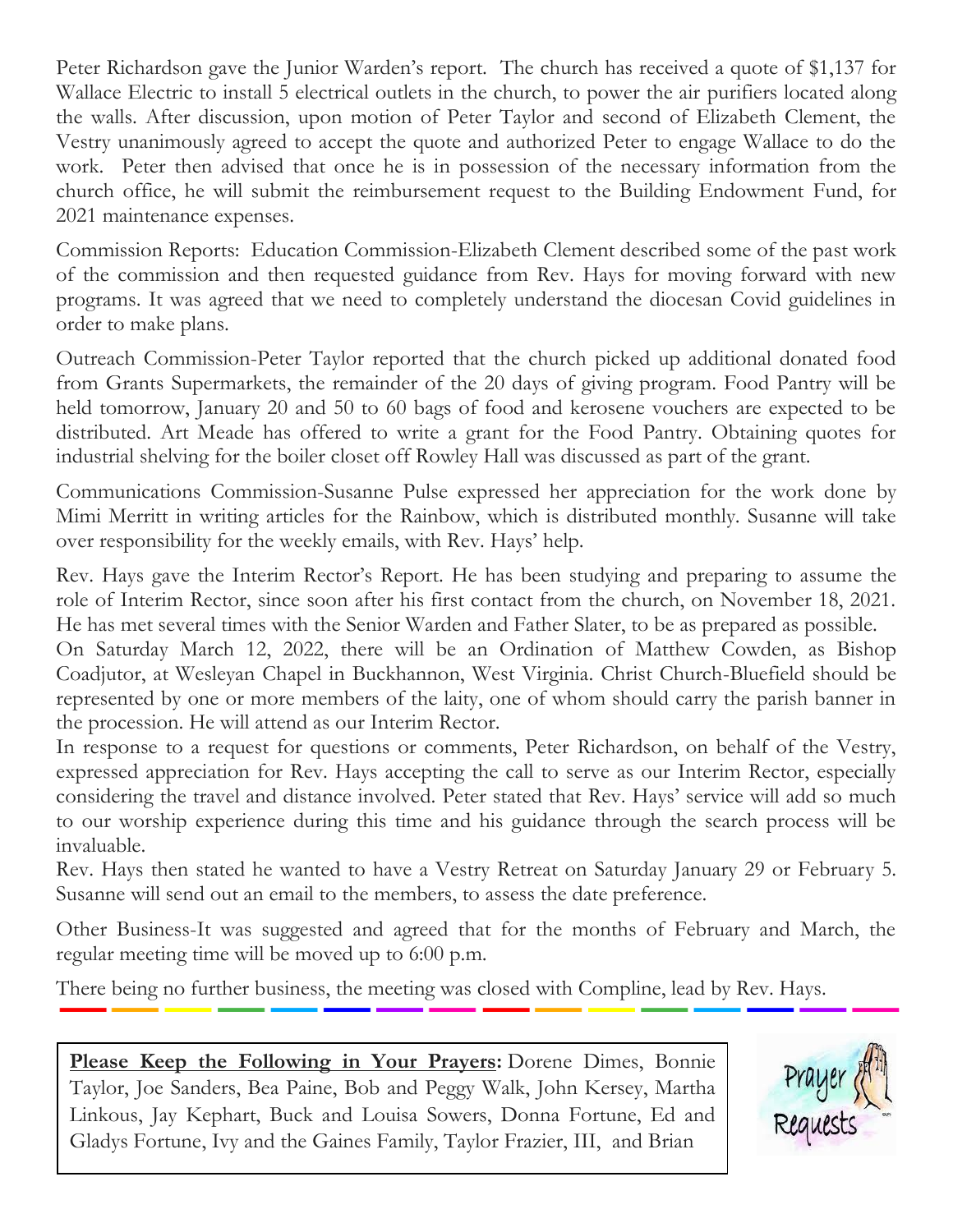# **Lent and Holy Week 2022**

#### **Ash Wednesday - March 2**

12 noon Imposition of Ashes and Holy Eucharist - spoken service, no music 7:00 pm Imposition of Ashes and Holy Eucharist - with music

#### **Wednesdays in Lent from March 9 through April 6**

7 pm to 8:15 pm A Lenten program led by the Rev. Lou Hays, details to follow

# **Holy Week April 10 - April 17**

| <u>Palm Sunday</u>             | $10:00$ am        | Liturgy of the Palms, the Passion Gospel & Holy Eucharist |
|--------------------------------|-------------------|-----------------------------------------------------------|
| <u>Maundy Thursday</u> 7:00 pm |                   | Holy Eucharist with music                                 |
| <b>Good Friday</b>             | $12$ noon         | Stations of the Cross                                     |
|                                | $7:00 \text{ pm}$ | <b>Good Friday Service</b>                                |
| <b>Easter Day</b>              | $10:00$ am        | The Feast of the Resurrection                             |
|                                |                   |                                                           |

# **Monthly Ministry Report For January**

#### **Food Pantry**

January 20, 2022 60 bags distributed 53 kerosene vouchers handed out Volunteers: Betty Nash, Charlie Nash, Peter Taylor, the Rev. Lou Hays

# **Union Mission**

# January 12, 2022

Meals prepared - 123 (74 served on Wednesday; 49 served on Thursday) Menu – BBQ on a bun, cole slaw, baked beans, brownie and drink Volunteers - Sheila Brooks, Elizabeth Clement and Art Mead of Christ Episcopal Church Charlie Helmandollar of Christ Episcopal Church, Pocahontas, VA. Fredia Helmandollar, Cumberland Heights Baptist Church Betty Watson of Bluefield, VA.

# January 26, 2022

Meals Prepared - Total of 97 (80 by volunteers, 17 by staff that evening) Menu - Hamburger, chips, dessert and drink. Volunteers: Sheila Brooks, Art Mead, and Shirley Ofsa of Christ Episcopal Church. One Conscript: Craig Hammond of Union Mission. *Three volunteers were not enough.*

#### **Welcome Basket**

A Welcome Basket was given to Lou Hays to show our appreciation as he begins his interim period with us our supply priest at Christ Church. Items included were brochures promoting the Bluefield area, a Bluefield coffee mug, and assorted snacks.

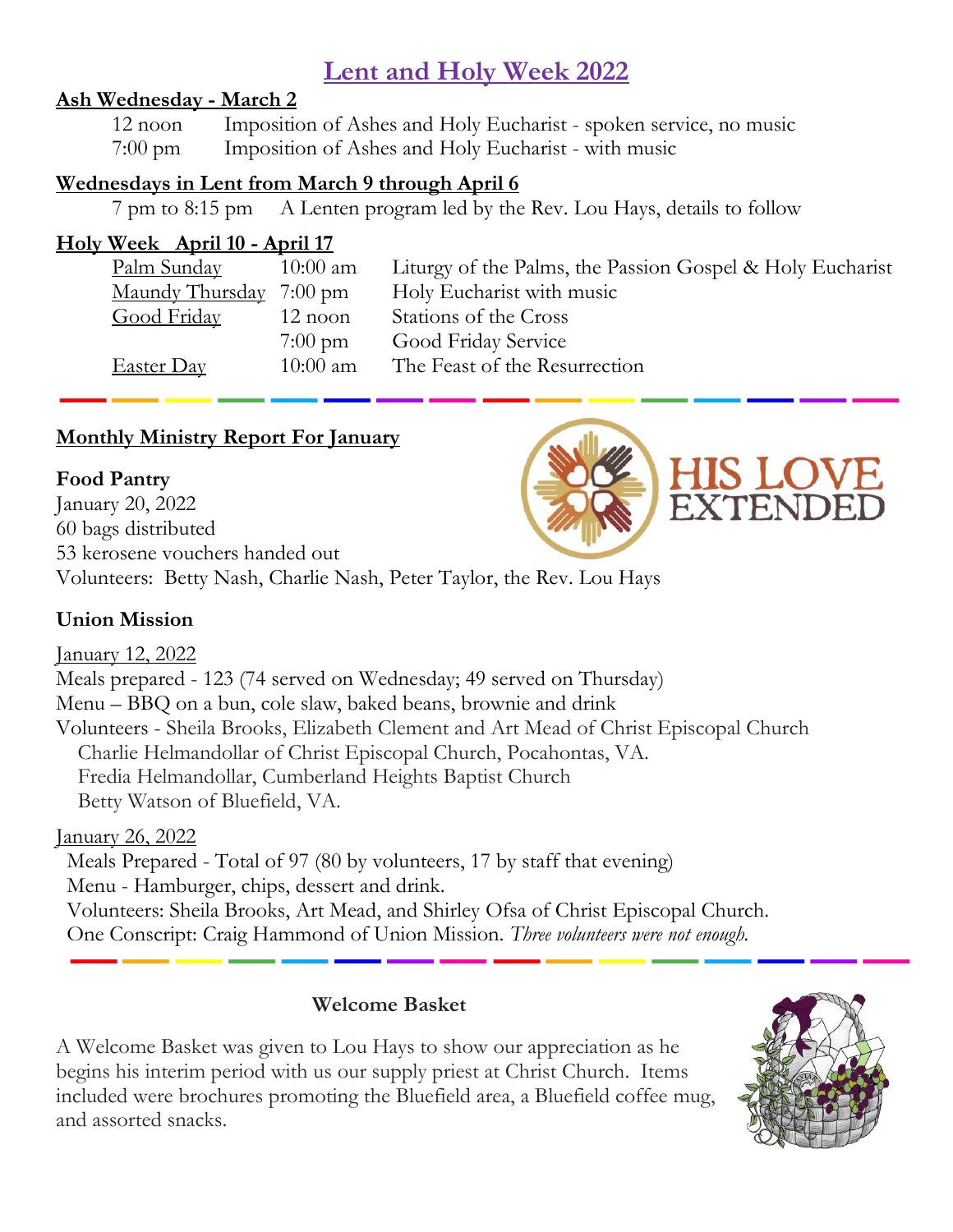| February 2022                                                                                |                             |                          |                                                                     |                                    |                                 |                                 |
|----------------------------------------------------------------------------------------------|-----------------------------|--------------------------|---------------------------------------------------------------------|------------------------------------|---------------------------------|---------------------------------|
| Sun                                                                                          | Mon                         | Tue                      | Wed                                                                 | Thu                                | Fri                             | Sat                             |
|                                                                                              |                             | St. Brigid of<br>Kildare | The<br>Presentation of<br>our Lord Jesus<br>Christ in the<br>Temple | $\vert 3 \vert$                    | St. Cornelius,<br>the Centurion | 15<br>$10:00$ Vestry<br>Retreat |
| $\vert 6 \vert$<br><b>Fifth Sunday</b><br>after the<br>Epiphany<br>$10:00$ Holy<br>Eucharist |                             | 8                        | Ι9<br>$4:00$ Union<br>Mission                                       | 10                                 | 11                              | 12                              |
| $\overline{13}$<br><b>Sixth Sunday</b><br>after the<br>Epiphany<br>$10:00$ Holy<br>Eucharist | 14<br>Valentine's<br>$\log$ | 15                       | 16<br>6:00 Vestry                                                   | 17<br>$9:00$ Food<br>Pantry        | 18                              | 19                              |
| 20<br><b>Seventh Sunday</b><br>after the<br>Epiphany<br>$10:00$ Holy<br>Eucharist            | 21                          | 22                       | 23<br>$3:00$ Union<br>Mission                                       | 24<br>St. Matthias,<br>The Apostle | 25                              | 26                              |
| $\overline{27}$<br><b>Last Sunday</b><br>after the<br>Epiphany<br>$10:00$ Holy<br>Eucharist  | 28                          |                          |                                                                     |                                    |                                 |                                 |

#### **Altar Guild for February:**

Linda Ammar and Elizabeth Clement

# **Lector and Acolyte Schedule**

# **for February**

- Ted Lewis, Lector Rob Merritt, Acolyte
- February 13 Mike Lilly, Lector Becky Kersey, Acolyte<br>February 20 Rob Merritt, Lector and Acolyte
- February 20 Rob Merritt, Lector and Acolyte<br>February 20 Linda Ammar, Lector Becky Be
- Linda Ammar, Lector Becky Beckett, Acolyte

# **Birthdays**

| February 3  | Missy Thomas                                                                    | February 13 Jim Justice | February 19 Jim Pulse |                                                          |
|-------------|---------------------------------------------------------------------------------|-------------------------|-----------------------|----------------------------------------------------------|
| February 4  | James Patrick Paine                                                             |                         |                       | February 16 Tyler Harris February 22 Margaret Anne Marra |
| February 10 | Nathaniel Taylor                                                                |                         |                       | February 17 John Wimmer February 22 Rick Wilkinson       |
|             | February 13 Lucy McCue Dancer February 19 Denise Melvin February 25 Kay Sudduth |                         |                       |                                                          |

| The following people have graciously donated |                                |  |
|----------------------------------------------|--------------------------------|--|
| flowers for the month of February:           |                                |  |
| February 6                                   | Jim and Chris Justice          |  |
| February 13                                  | Betty Nash and Charlie Blevins |  |
| February 20                                  | the Altar Guild                |  |
| February 27                                  | Tripper and Stacy Thomas       |  |